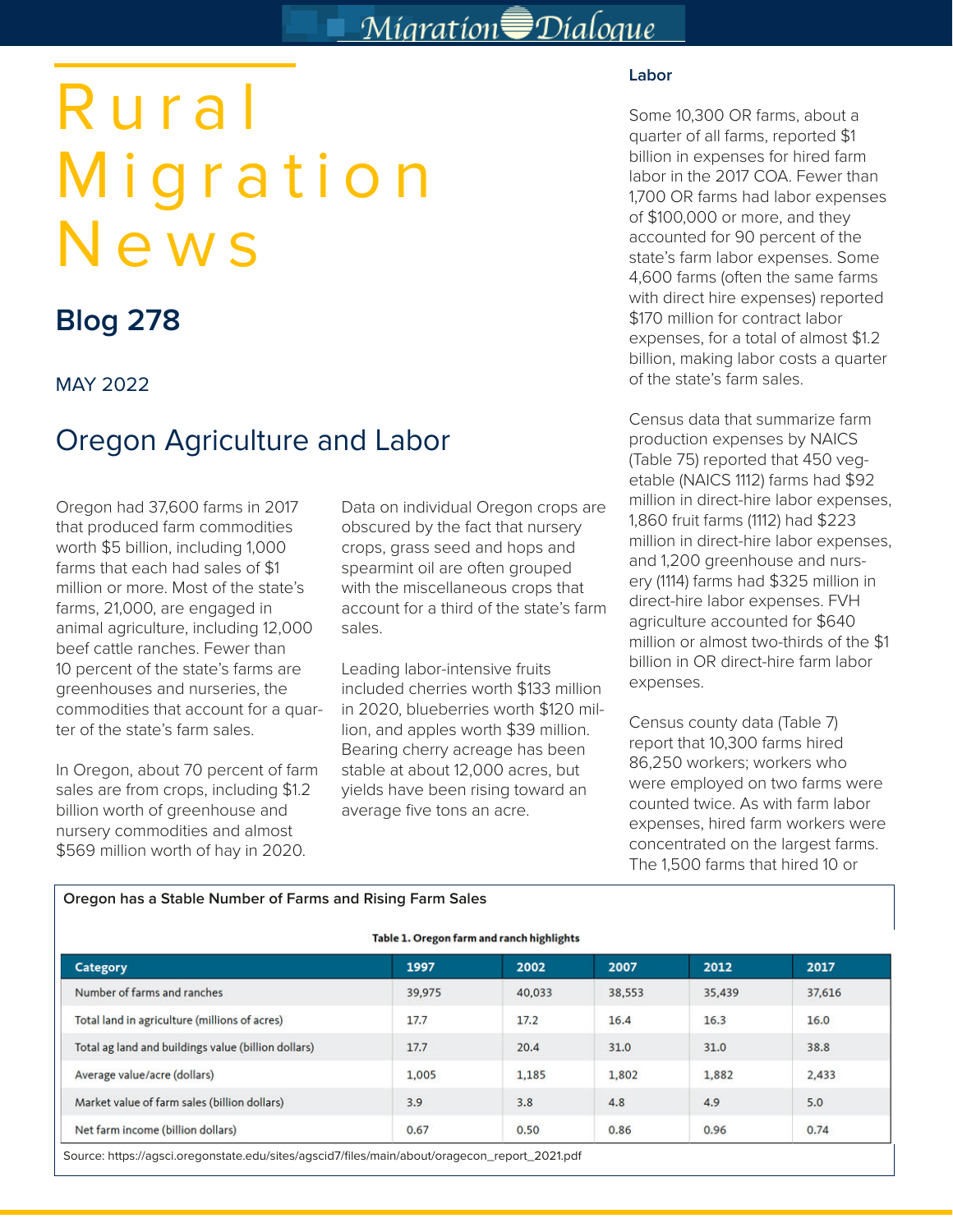more workers employed 62,000 or 72 percent of all directly hired workers. Most of the workers who were hired directly were employed on the responding farm for less than 150 days, some 59,000 or almost 70 percent were seasonal hires.

Four counties accounted for over 40 percent of Oregon's hired workers, led by over 13,000 workers hired in Marion county and 7,000 to 8,000 each in Clackamas, Hood River, and Wasco counties.

Oregon requires almost all farm employers to participate in unemployment insurance. UI data find half as many employers as the COA, 4,600 establishments in 2020, an average 53,000 workers, and \$2.1 billion in wages paid or an average \$770 a week. The UI average employment is akin to year-round job slots; there are often two workers per year-round job, so OR could have over 100,000 unique farm workers. UI farm wages are significantly higher than COA farm labor expenses.

Employment in OR crop agriculture (111) rose over 10 percent between 2000 and 2020 as seasonality declined. Peak-month employment was over 40,000 workers in July 2020, almost twice trough-month employment of 22,000 in January. In 2003, peak July crop employment was 44,000 and trough January employment was less than 17,000 for a peak-trough ratio of 2.6.

Average employment on Oregon crop farms fell during the first decade of the 21st century to a low of 25,000 in 2011 and rose to over 29,000 by 2020. Unlike the fewer and larger story in most states, Oregon has a rising number of UI crop employers—their number rose 70 percent from 1,700 in 2011 to 2,500 in 2020.

**Most Oregon Crop Sales are from the Willamette Valley and Columbia River Counties**



Source: https://oregonaitc.org/wp-content/uploads/2015/07/Grown-in-Oregon-Map-2020.png

Almost half of Oregon crop employment is in two sectors. Greenhouse and nursery farms account for over a third of average employment in Oregon crop agriculture, and non-apple tree fruits such as cherries and pears account for almost 15 percent. Greenhouse and nursery employment fell from a peak of almost 13,000 in 2007 to 10,000 in 2020, while non-apple tree fruit

employment peaked at 4,700 in 2013-14 and was 4,000 in 2020.

Marion county's 100 greenhouse and nursery establishments account for a third of OR's greenhouse and nursery employment, and pay average weekly wages of \$780.

Greenhouse and nursery farms pay higher wages than non-apple tree



**Greenhouse, Nursery, and Other Miscellaneous Crops Account for a Third of Oregon's \$5 Billion Farm Sales**

Source: https://www.fb.org/market-intel/assessing-western-drought-conditions-natural-disasterscompound-severe-drou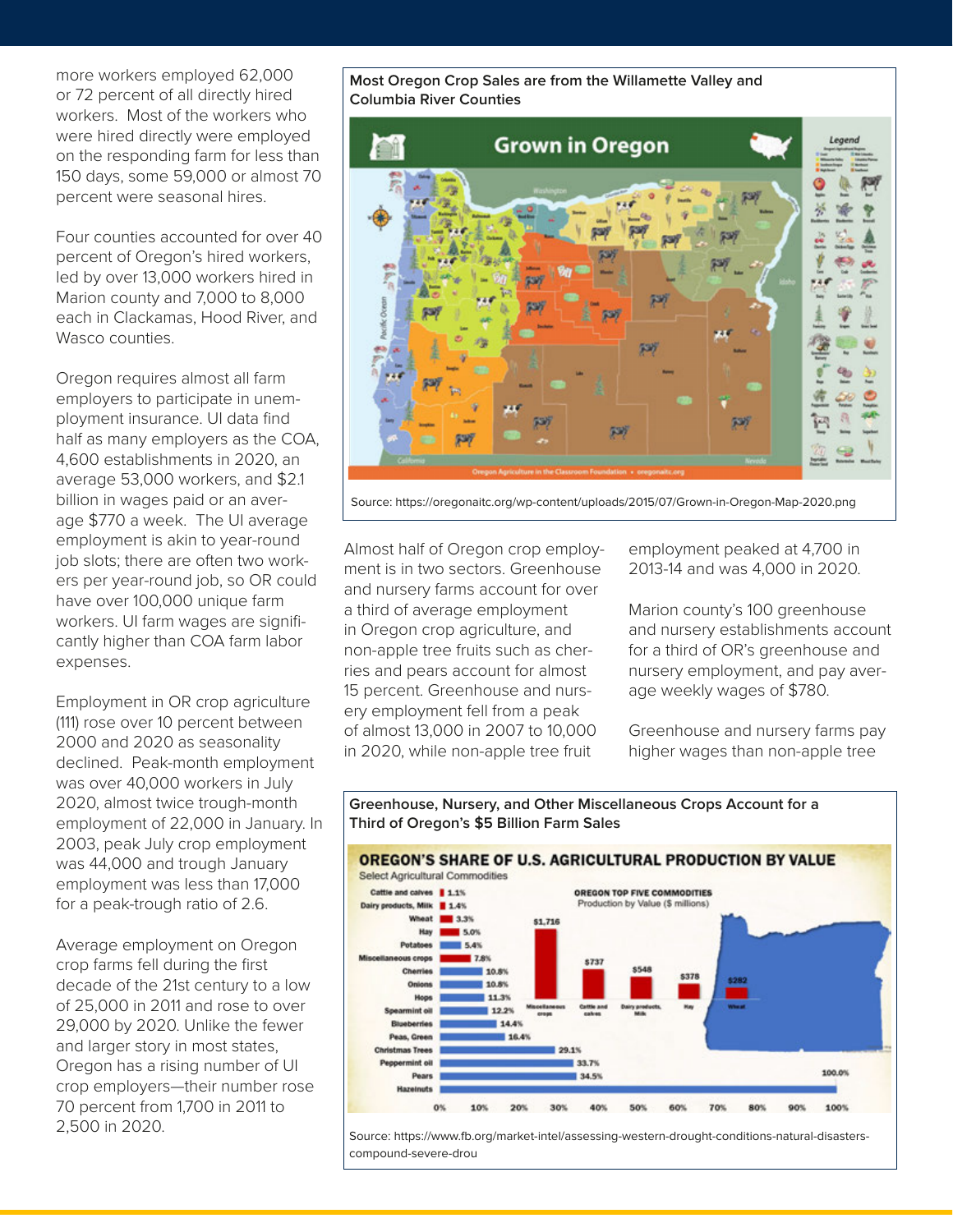| Crop and<br>production unit       | 2019              |                   |                 |                        | 2020              |                   |                 |                        |  |
|-----------------------------------|-------------------|-------------------|-----------------|------------------------|-------------------|-------------------|-----------------|------------------------|--|
|                                   | Harvested         | Yield per<br>acre | Production      | Value of<br>production | Harvested         | Yield per<br>acre | Production      | Value of<br>production |  |
|                                   | (1,000)<br>acres) | (unit)            | $(1,000$ units) | $(1,000$ dollars)      | (1,000)<br>acres) | (unit)            | $(1,000$ units) | $(1,000$ dollars)      |  |
| <b>Field crops</b>                |                   |                   |                 |                        |                   |                   |                 |                        |  |
| Wheat, winter bushels             | 730.0             | 68.0              | 49,640          | 284,437                | 725.0             | 64.0              | 46,400          | 273,760                |  |
|                                   | 35.0              | 78.0              | 2.730           | 10,374                 | 30.0              | 72.0              | 2.160           | 8,424                  |  |
|                                   | 9.0               | 97.0              | 873             | (D)                    | 7.0               | 100.0             | 700             | 1,834                  |  |
| Corn, grainbushels                | 49.0              | 237.0             | 11,613          | 50,400                 | 65.0              | 241.0             | 15,665          | 77.542                 |  |
| Corn, silagetons                  | 35.0              | 24.0              | 840             | (MA)                   | 34.0              | 23.0              | 782             | (NA)                   |  |
| Sugarbeets tons                   | 9.8               | 38.5              | 377             | 19,189                 | 9.4               | 40.9              | 384             | (NA)                   |  |
| Hay, alltons                      | 970.0             | 3.5               | 3,362           | 657,580                | 960.0             | 3.1               | 2,976           | 569,160                |  |
| Hay, alfalfatons                  | 400.0             | 4.7               | 1,880           | 376,000                | 360.0             | 4.6               | 1.656           | 339,480                |  |
| Hay, othertons                    | 570.0             | 2.6               | 1.482           | 281,580                | 600.0             | 2.2               | 1.320           | 229,680                |  |
|                                   | 42.9              | 590.0             | 25.311          | 233,874                | 45.0              | 600.0             | 27,000          | 216,000                |  |
|                                   | 7.3               | 1,783.0           | 13,023          | 71,628                 | 7.1               | 1,755.0           | 12,469          | 74,812                 |  |
|                                   | 19.0              | 95.0              | 1,805           | 35,559                 | 18.0              | 96.0              | 1,728           | 34,042                 |  |
|                                   | 2.3               | 125.0             | 288             | 4,579                  | 2.6               | 100,0             | 260             | (D)                    |  |
| Fruit and Nut crops <sup>12</sup> |                   |                   |                 |                        |                   |                   |                 |                        |  |
|                                   | 5.0               | 30,000.0          | 150,000         | 38,746                 | 5.0               | 35,000.0          | 175,000         | 39,208                 |  |
| Cherries, sweetpounds             | 12.5              | 9,160.0           | 114,400         | 75,221                 | 12.0              | 9,400.0           | 112,800         | 133,826                |  |
|                                   | 50.0              | 0.9               | 45              | 86,400                 | 60.0              | 1.1               | 63              | 132,300                |  |
|                                   | 14.4              | 15.7              | 226             | 104,159                | 13.9              | 15.1              | 210             | 97,552                 |  |
| <b>Berry crops</b>                |                   |                   |                 |                        |                   |                   |                 |                        |  |
|                                   | 13.3              | 11,700.0          | 155,500         | 134,254                | 13.5              | 11,400.0          | 154,000         | 119,648                |  |
| Cranberries barrels               | 2.7               | 206.8             | 558             | 16,562                 | 2.8               | 215.6             | 604             | 21,337                 |  |
| <b>Vegetable crops</b>            |                   |                   |                 |                        |                   |                   |                 |                        |  |
|                                   | 12.2              | 150.0             | 1,830           | 27,909                 | 10.0              | 135.0             | 1,350           | 20,558                 |  |
|                                   | 17.5              | 34.0              | 595             | 6,896                  | 14.6              | 34.0              | 496             | 5,862                  |  |
|                                   | 20.3              | 735.0             | 14,921          | 108,409                | 19.8              | 803.0             | 15,892          | 118,665                |  |
|                                   | 23.7              | 205.0             | 4,859           | 38,103                 | 25.7              | 190.0             | 4,883           | 41,034                 |  |

#### Selected Crop Acreage, Yield, Production, and Value - Oregon: 2019-2020

fruit farms, an average 50 percent more or \$775 versus \$520 a week in 2020. The greenhouse and nursery wage premium peaked at 65 percent over non-apple tree fruit in 2003-04, and was only 35 percent in 2016. Average weekly wages represent total wages paid by employers in a particular commodity divided by average employment in that commodity, and may not reflect the peak hourly piece rate earnings of harvest workers.

OR and WA are important producers of cherries and pears. A comparison of average weekly wages in this sector over the past two decades shows that wages were higher in Oregon between 2001 and 2003, after which wages in Washington were higher, peaking in 2014 when WA farm wages were almost 20 percent higher than OR farm wages. In 2020, average WA cherry and pear weekly wages of \$585 were almost 15 percent higher than OR's \$520.

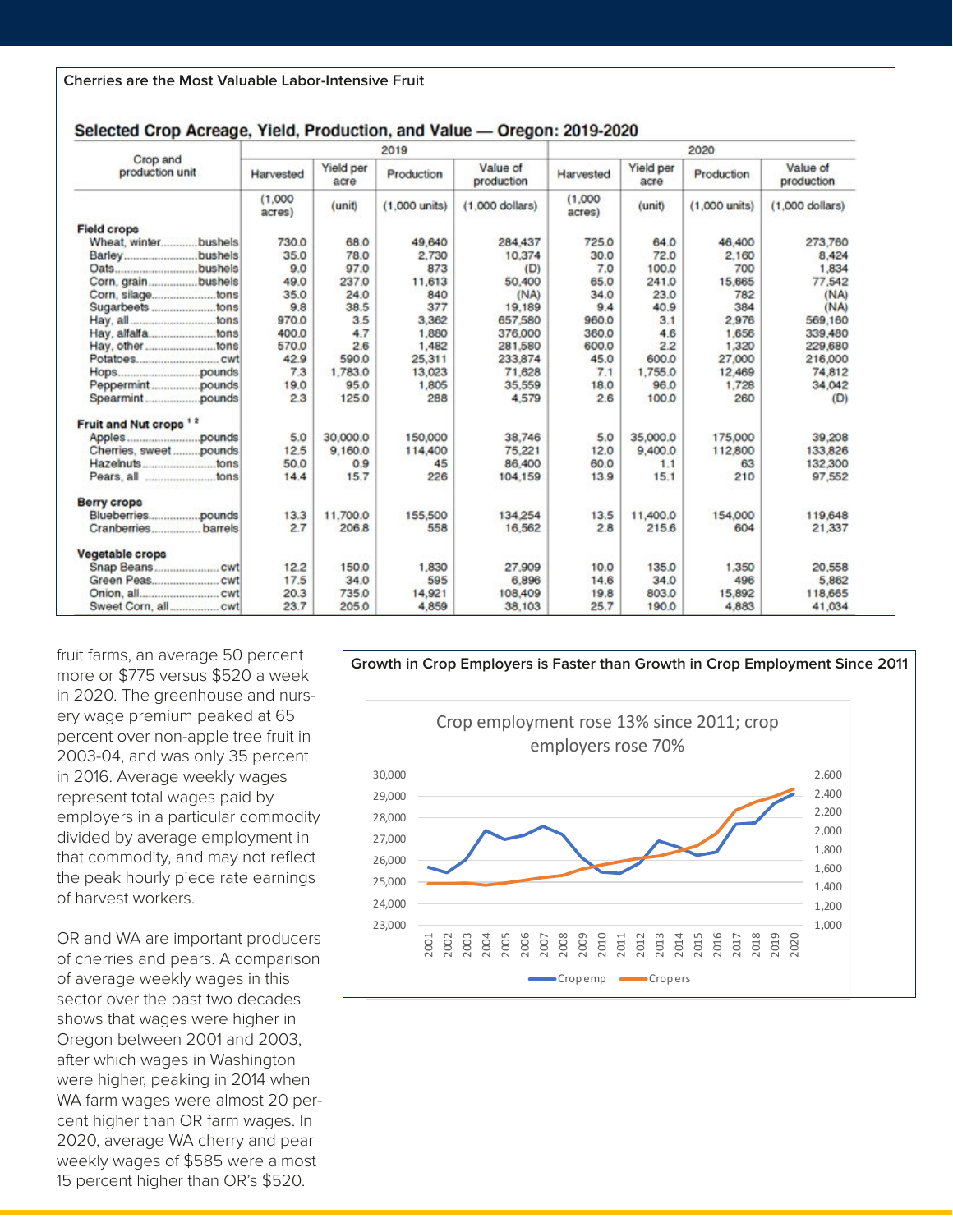#### Table 7. Hired Farm Labor - Workers and Payroll: 2017 [For meaning of abbreviations and symbols, see introductory text.]

| Item                                | Oregon              | Baker         | Benton           | Clackamas         | Clatoop              | Columbia                                                                          |
|-------------------------------------|---------------------|---------------|------------------|-------------------|----------------------|-----------------------------------------------------------------------------------|
|                                     | 10,294              | 190           | 270              | 1.031             | 48                   | 175                                                                               |
| workers<br>\$1,000 payroll          | 86,240<br>1,008,113 | 679<br>10,141 | 1,613<br>20,284  | 8.223<br>110,554  | 478<br>2,130         | 810<br>6,925                                                                      |
| Farms with-                         |                     |               |                  |                   |                      |                                                                                   |
| 1 worker<br>farmo                   | 3.058               | 68            | 69               | 284               | 20                   | 43                                                                                |
| workers                             | 3,058               | 68            | 69               | 284               | 20                   | 43                                                                                |
| farms<br>2 workers:                 | 2.185               | 52            | 49               | 238               | 6                    | 55                                                                                |
| workers                             | 4.370               | 104           | 98               | 476               | 12                   | 110                                                                               |
| . farma<br>3 or 4 workers           | 1,942               | 23            | 70               | 196               | 6                    | 48                                                                                |
| workers                             | 6,670               | 75            | 247              | 672               |                      | 161                                                                               |
| 5 to 9 workers<br>farms             | 1,604               | 34            | 48               | 169               | $rac{22}{14}$<br>(D) | 20                                                                                |
| workers                             | 10.171              | 217           | 301              | 1.078             |                      | 128                                                                               |
| farms                               | 1,505               | 13            | 34               | 144               | $\dot{z}$            | $\theta$                                                                          |
| workers                             | 61.971              | 215           | 898              | 5.713             | (D)                  | 368                                                                               |
| Workers by days worked:             |                     |               |                  |                   |                      |                                                                                   |
| farms<br>150 days or more           | 4,696               | 100           | 141              | 368               | 14                   | 38                                                                                |
| workers                             | 27,561              | 289           | 569              | 3,365             | 66                   | 241                                                                               |
| Farma with-                         |                     |               |                  |                   |                      |                                                                                   |
|                                     | 1,631               | 33            | 56               | $\frac{122}{122}$ | 5                    | 14                                                                                |
| workers                             | 1.631               | 33            | 56               |                   | 5                    | 14                                                                                |
| farmo                               | 984                 | 23            | 31               | 65                |                      | 16                                                                                |
| workers                             | 1,968               | 46            | 62               | 130               |                      | 32                                                                                |
|                                     | 875                 | 19            | 27               | 57                | Ż                    | 4                                                                                 |
| workers                             | 2.935               | $^{(D)}_{24}$ | 86               | 198               | (D)                  | 13                                                                                |
| <b>farms</b><br>5 to 9 workers      | 663                 |               | 15               | 56                | 6                    |                                                                                   |
| workers                             | 4.114               | 133           | 95               | 350               | 42                   |                                                                                   |
| 10 workers or more<br>farms         | 543                 | Ħ             | $\frac{12}{270}$ | 68                | 1                    | $\overset{\frown}{\mathcal{Q}}_{13} \overset{\frown}{\mathcal{Q}}_{13} \tilde{u}$ |
| workers                             | 16.913              | (D)           |                  | 2,565             | (D)                  |                                                                                   |
| forms                               | 8.259               | 132           | 228              | 844               | 39                   | 154                                                                               |
| workers                             | 58,679              | 390           | 1,044            | 4,858             | 412                  | 569                                                                               |
| Farms with-                         |                     |               |                  |                   |                      |                                                                                   |
| 1 worker                            | 2.677               | 58            | 74               | 228               | 18                   | 38                                                                                |
| workers                             | 2,677               | 68<br>33      | 74               | 226<br>225        | 18<br>5              | 38<br>5Ö                                                                          |
| farms<br>workers                    | 1,903<br>3,806      | 66            | 60<br>120        | 450               | 10                   | 100                                                                               |
|                                     |                     |               |                  |                   |                      |                                                                                   |
| 3 or 4 workers                      | 1.596               | 24            | 46               | 173               | $\overline{z}$       | 41                                                                                |
| workers                             | 5.424               | 82            | 160              | 588               | (D)                  | 134                                                                               |
|                                     | 1.075               | 8             | 21               | 119               | 8                    | 19                                                                                |
| workers                             | 6.720               | 49            | 131              | 738               | (D)                  | 132                                                                               |
| farms<br>10 workers or more         | 1,008               | $\theta$      | 27               | 101               |                      | 6                                                                                 |
| workers                             | 40.052              | 135           | 559              | 2,856             | (D)                  | 165                                                                               |
| Reported only workers working       |                     |               |                  |                   |                      |                                                                                   |
| forms<br>150 days or more           | 2.035               | 58            | 42               | 187               | $\circ$              | 21                                                                                |
| workers                             | 7,645               | 122           | 118              | 1,042             | 32                   | 47                                                                                |
| \$1,000 payroll                     | 211.854             | 3,428         | 2.107            | 32.704            | 533                  | 827                                                                               |
| Reported only workers working       |                     |               |                  |                   |                      |                                                                                   |
| less than 150 days<br>farma         | 5,598               | 90            | 129              | 663               | 34                   | 137                                                                               |
| workers                             | 18,033              | 211           | 463              | 1.978             | 93                   | 377                                                                               |
| \$1,000 payroll                     | 49,989              | 818           | 759              | 4,766             | 84                   | (D)                                                                               |
| Reported both - workers working     |                     |               |                  |                   |                      |                                                                                   |
| 150 days or more and workers        |                     |               |                  |                   |                      |                                                                                   |
| working less than 150 days<br>formo | 2.661               | 42            | 99               | 181               | В                    | 17                                                                                |
| 150 days or more, workers           | 19.916              | 167           | 451              | 2.323             | (D)                  | 194                                                                               |
| less than 150 days, workers         | 40.646              | 179           | 581              | 2.880             | (D)                  | 192                                                                               |
| \$1,000 payroll                     | 746,269             | 5,895         | 17,418           | 73,085            | 1,514                | (D)                                                                               |
| farms                               | 688                 | 6             | 15               | 53                | ٠                    |                                                                                   |
| workers                             | 21,131              | 29            | 333              | 1,038             | (D)                  |                                                                                   |
|                                     |                     |               |                  |                   |                      |                                                                                   |
|                                     | 576                 | i8            | 15               | 40                | 1                    |                                                                                   |
| workerg                             | 19,384              | 29            | 333              | 949               | (D)                  |                                                                                   |

#### **Average Greenhouse and Nursery Employment Peaked in 2007; Cherry and Pear Employment Peaked in 2013-14**